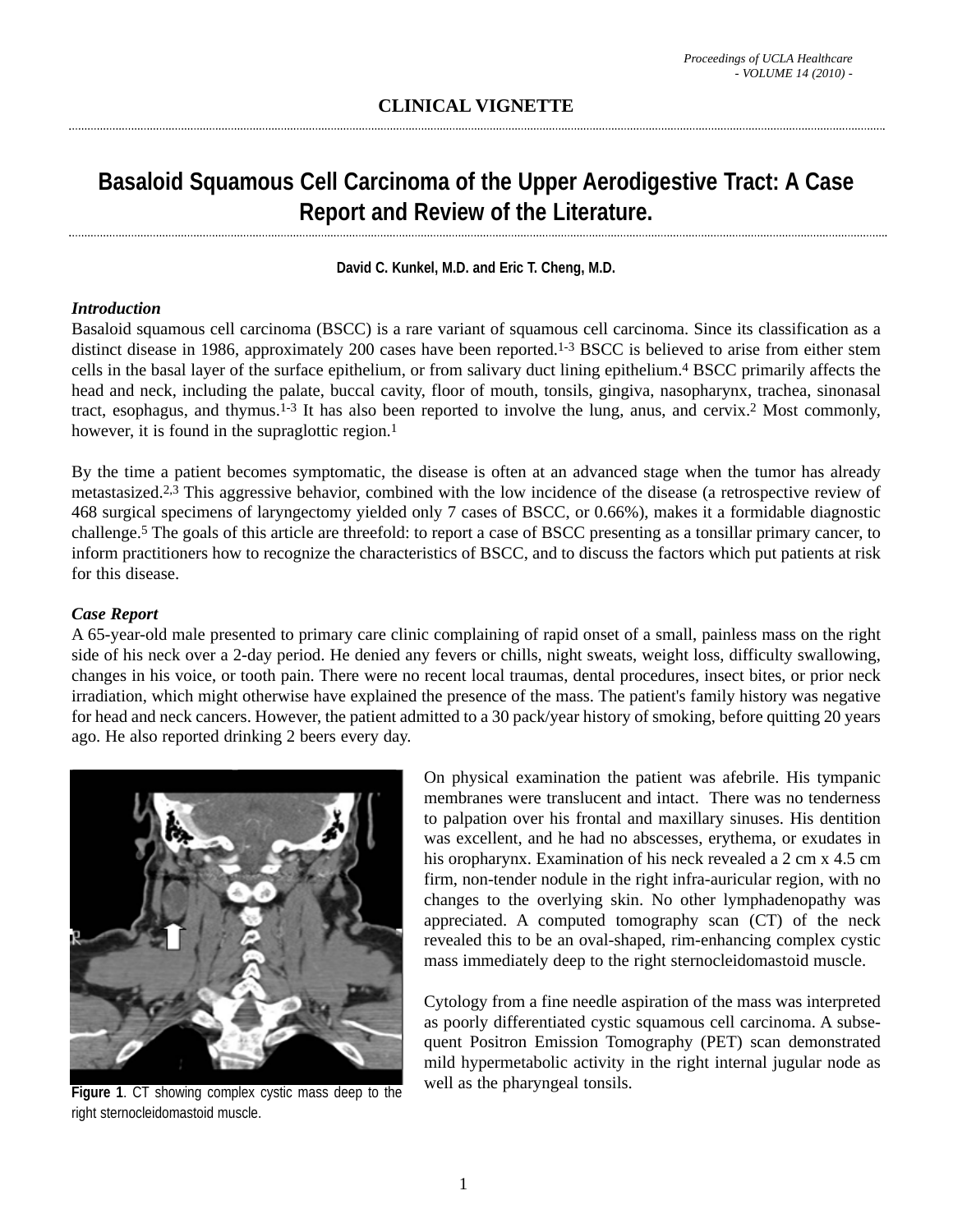

The patient underwent bilateral tonsillectomy; histology findings confirmed infiltrating high-grade squamous cell carcinoma of the right tonsil (see below). Based on these findings, the cancer was deemed to be T1N2aM0, or stage IVa. He declined further surgical intervention and opted for a combined regimen of chemotherapy and radiation.

#### *Discussion*

Basaloid squamous cell carcinoma is a histologically distinct and highly aggressive malignant tumor. Definitive diagnosis requires a tissue specimen. The pathological features of BSCC include nuclear pleomorphism, hyperchromasia, mitotic activity, and necrosis, which all mark it as a high-grade malignancy.1 The differential diagnosis of BSCC includes adenoid cystic carcinoma, submucosal salivary gland neoplasm, and small-cell carcinoma, which can be distinguished through the use of immunohistochemical stains.3



**Figure 3.** Clockwise from upper left: (a) Tumor arising from the tonsillar crypt surface and invading the parenchyma. Note vascular invasion (asterisk). (b) Tumor is comprised of small, mitotically active blue cells with areas of squamous differentiation. (c) Islands of small cells with central necrosis are characteristic.

This clinical case illustrates the presentation of BSCC as a tonsillar primary cancer. In this patient, the cystic component of the tumor likely accounted for its rapid increase in size. He had several of the known risk factors for developing BSCC: male gender, age older than 60 years, and a history of tobacco and alcohol use.1,4 Prior radiation exposure has also been implicated in the development of BSCC.<sup>1</sup> Infection with the Epstein-Barr virus or human papilloma virus has been suggested as a contributory factor, but this remains unproven.<sup>1</sup> In addition to new onset of a mass, presenting symptoms reported in the literature include bleeding, pain, and hoarseness.<sup>2,4</sup>